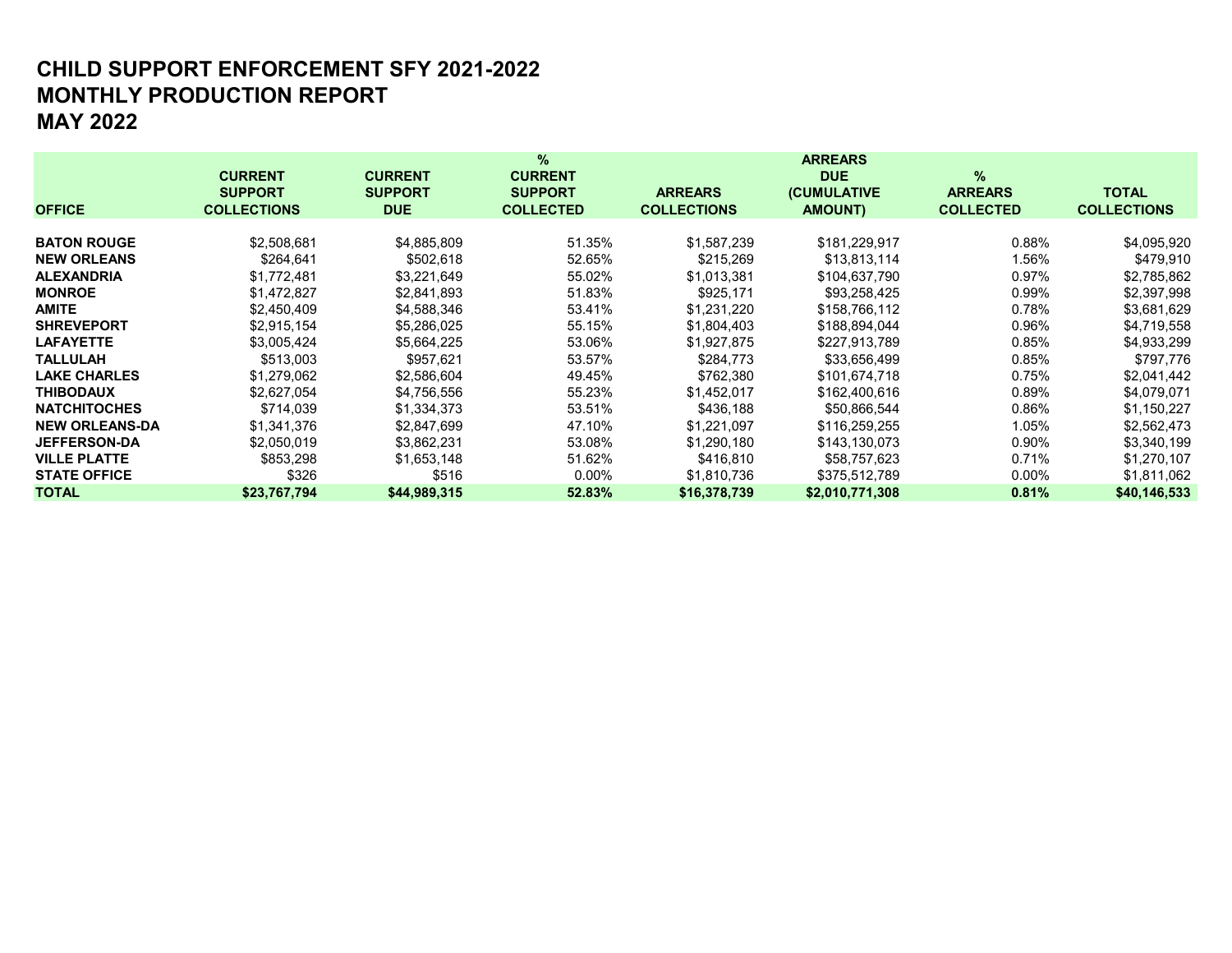## MONTHLY PRODUCTION REPORT APRIL 2022 CHILD SUPPORT ENFORCEMENT SFY 2021-2022

|                       |                    |                | %                |                    | <b>ARREARS</b>  |                  |                    |
|-----------------------|--------------------|----------------|------------------|--------------------|-----------------|------------------|--------------------|
|                       | <b>CURRENT</b>     | <b>CURRENT</b> | <b>CURRENT</b>   |                    | <b>DUE</b>      | $\%$             |                    |
|                       | <b>SUPPORT</b>     | <b>SUPPORT</b> | <b>SUPPORT</b>   | <b>ARREARS</b>     | (CUMULATIVE     | <b>ARREARS</b>   | <b>TOTAL</b>       |
| <b>OFFICE</b>         | <b>COLLECTIONS</b> | <b>DUE</b>     | <b>COLLECTED</b> | <b>COLLECTIONS</b> | <b>AMOUNT)</b>  | <b>COLLECTED</b> | <b>COLLECTIONS</b> |
|                       |                    |                |                  |                    |                 |                  |                    |
| <b>BATON ROUGE</b>    | \$2,452,791        | \$4,879,512    | 50.27%           | \$1,742,163        | \$181,081,446   | 0.96%            | \$4,194,954        |
| <b>NEW ORLEANS</b>    | \$259,395          | \$496,716      | 52.22%           | \$181,959          | \$13,895,213    | 1.31%            | \$441,353          |
| <b>ALEXANDRIA</b>     | \$1,758,659        | \$3,235,550    | 54.35%           | \$1,203,497        | \$104,799,393   | 1.15%            | \$2,962,155        |
| <b>MONROE</b>         | \$1,460,091        | \$2,852,265    | 51.19%           | \$1,047,959        | \$93,454,436    | 1.12%            | \$2,508,049        |
| <b>AMITE</b>          | \$2,439,311        | \$4,603,755    | 52.99%           | \$1,398,478        | \$158,925,778   | $0.88\%$         | \$3,837,789        |
| <b>SHREVEPORT</b>     | \$2,881,900        | \$5,304,273    | 54.33%           | \$1,842,202        | \$189,249,463   | 0.97%            | \$4,724,101        |
| <b>LAFAYETTE</b>      | \$2,959,776        | \$5,667,573    | 52.22%           | \$2,250,137        | \$230,074,175   | 0.98%            | \$5,209,914        |
| <b>TALLULAH</b>       | \$500,069          | \$962,913      | 51.93%           | \$398,036          | \$33,757,600    | 1.18%            | \$898,105          |
| <b>LAKE CHARLES</b>   | \$1,260,572        | \$2,578,118    | 48.90%           | \$943,068          | \$101.361.643   | 0.93%            | \$2,203,640        |
| <b>THIBODAUX</b>      | \$2,575,122        | \$4,787,607    | 53.79%           | \$1,628,274        | \$162,856,394   | 1.00%            | \$4,203,396        |
| <b>NATCHITOCHES</b>   | \$714,899          | \$1,338,928    | 53.39%           | \$434,448          | \$50,940,750    | $0.85\%$         | \$1,149,347        |
| <b>NEW ORLEANS-DA</b> | \$1,320,838        | \$2,859,258    | 46.20%           | \$1,373,324        | \$117,016,253   | 1.17%            | \$2,694,162        |
| <b>JEFFERSON-DA</b>   | \$1,995,860        | \$3,859,524    | 51.71%           | \$1,406,524        | \$143,683,135   | 0.98%            | \$3,402,384        |
| <b>VILLE PLATTE</b>   | \$840,014          | \$1,651,213    | 50.87%           | \$662,014          | \$58,596,494    | 1.13%            | \$1,502,027        |
| <b>STATE OFFICE</b>   | 324                | 516            | $0.00\%$         | \$1,940,328        | \$376,117,280   | $0.00\%$         | \$1,940,652        |
| <b>TOTAL</b>          | \$23,419,620       | \$45,077,723   | 51.95%           | \$18,452,409       | \$2,015,809,454 | 0.92%            | \$41,872,029       |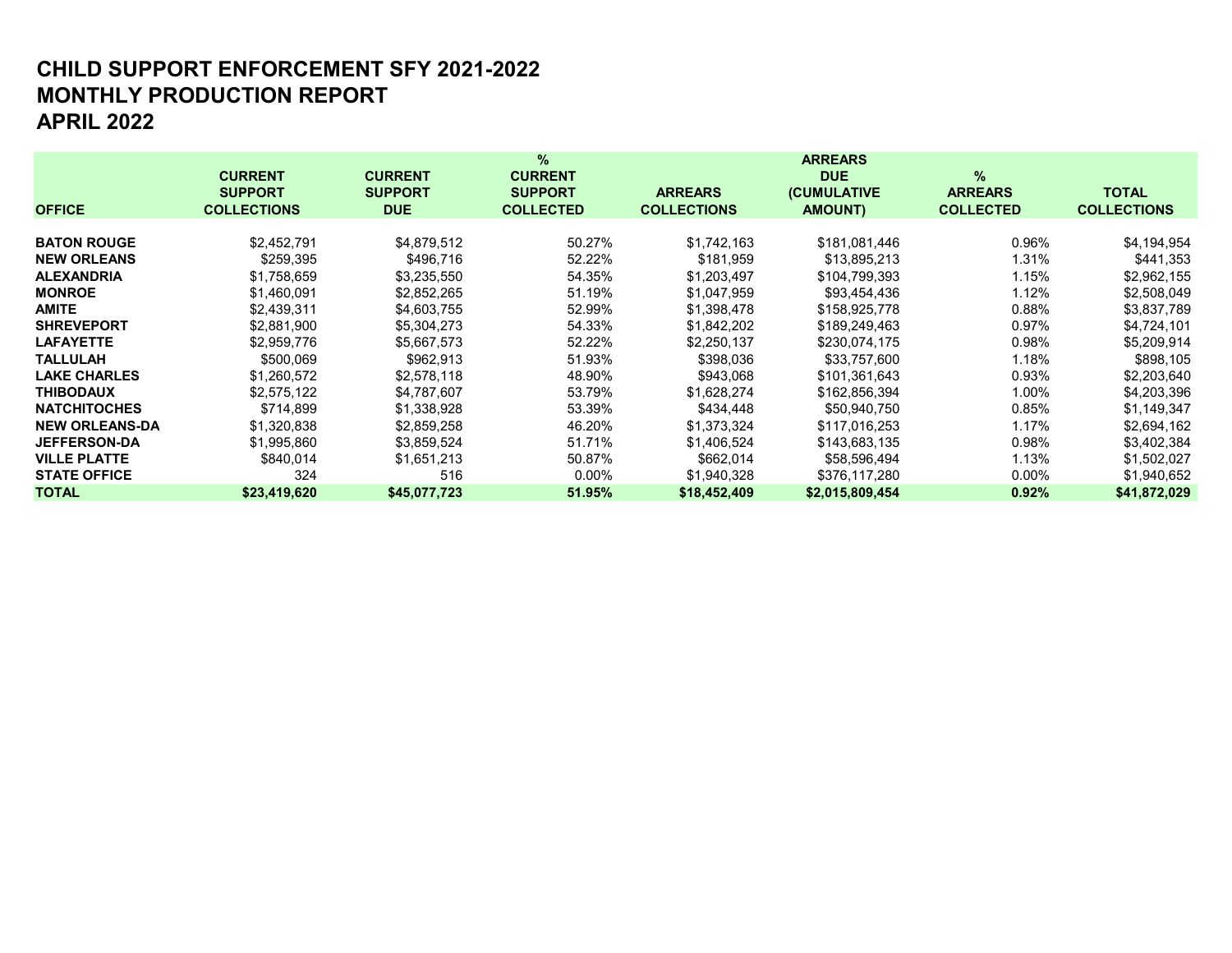# MONTHLY PRODUCTION REPORT MARCH 2022 CHILD SUPPORT ENFORCEMENT SFY 2021-2022

|                       |                    |                | %                |                    | <b>ARREARS</b>  |                  |                    |
|-----------------------|--------------------|----------------|------------------|--------------------|-----------------|------------------|--------------------|
|                       | <b>CURRENT</b>     | <b>CURRENT</b> | <b>CURRENT</b>   |                    | <b>DUE</b>      | %                |                    |
|                       | <b>SUPPORT</b>     | <b>SUPPORT</b> | <b>SUPPORT</b>   | <b>ARREARS</b>     | (CUMULATIVE     | <b>ARREARS</b>   | <b>TOTAL</b>       |
| <b>OFFICE</b>         | <b>COLLECTIONS</b> | <b>DUE</b>     | <b>COLLECTED</b> | <b>COLLECTIONS</b> | <b>AMOUNT)</b>  | <b>COLLECTED</b> | <b>COLLECTIONS</b> |
|                       |                    |                |                  |                    |                 |                  |                    |
| <b>BATON ROUGE</b>    | \$2,475,431        | \$4,864,847    | 50.88%           | \$2,314,383        | \$180,761,342   | 1.28%            | \$4,789,814        |
| <b>NEW ORLEANS</b>    | \$255,305          | \$497,755      | 51.29%           | \$274,428          | \$14,017,464    | 1.96%            | \$529,733          |
| <b>ALEXANDRIA</b>     | \$1,770,577        | \$3,268,127    | 54.18%           | \$1,483,786        | \$105,356,368   | 1.41%            | \$3,254,362        |
| <b>MONROE</b>         | \$1,468,886        | \$2,861,870    | 51.33%           | \$1,395,505        | \$93,623,796    | 1.49%            | \$2,864,391        |
| <b>AMITE</b>          | \$2,441,638        | \$4,612,274    | 52.94%           | \$2,008,382        | \$159,246,763   | 1.26%            | \$4,450,020        |
| <b>SHREVEPORT</b>     | \$2,884,851        | \$5,322,974    | 54.20%           | \$2,506,870        | \$189,363,867   | 1.32%            | \$5,391,722        |
| <b>LAFAYETTE</b>      | \$2,941,861        | \$5,673,827    | 51.85%           | \$2,724,980        | \$230,298,775   | 1.18%            | \$5,666,841        |
| <b>TALLULAH</b>       | \$487,686          | \$958,302      | 50.89%           | \$495,626          | \$33,803,532    | 1.47%            | \$983,312          |
| <b>LAKE CHARLES</b>   | \$1,249,636        | \$2,582,791    | 48.38%           | \$1,155,240        | \$101,262,524   | 1.14%            | \$2,404,876        |
| <b>THIBODAUX</b>      | \$2,590,891        | \$4,790,383    | 54.09%           | \$1,945,211        | \$163,117,491   | 1.19%            | \$4,536,102        |
| <b>NATCHITOCHES</b>   | \$694,432          | \$1,346,091    | 51.59%           | \$578,071          | \$51,066,610    | 1.13%            | \$1,272,503        |
| <b>NEW ORLEANS-DA</b> | \$1,334,600        | \$2,858,746    | 46.68%           | \$1,625,307        | \$117,605,634   | 1.38%            | \$2,959,907        |
| <b>JEFFERSON-DA</b>   | \$2,046,679        | \$3,869,169    | 52.90%           | \$1,510,601        | \$144,084,200   | 1.05%            | \$3,557,280        |
| <b>VILLE PLATTE</b>   | \$839,177          | \$1,651,982    | 50.80%           | \$901,740          | \$58,703,443    | 1.54%            | \$1,740,917        |
| <b>STATE OFFICE</b>   | 324                | 326            | $0.00\%$         | \$1,996,121        | \$378,947,415   | $0.00\%$         | \$1,996,445        |
| <b>TOTAL</b>          | \$23,481,973       | \$45,159,464   | 52.00%           | \$22,916,252       | \$2,021,259,223 | 1.13%            | \$46,398,225       |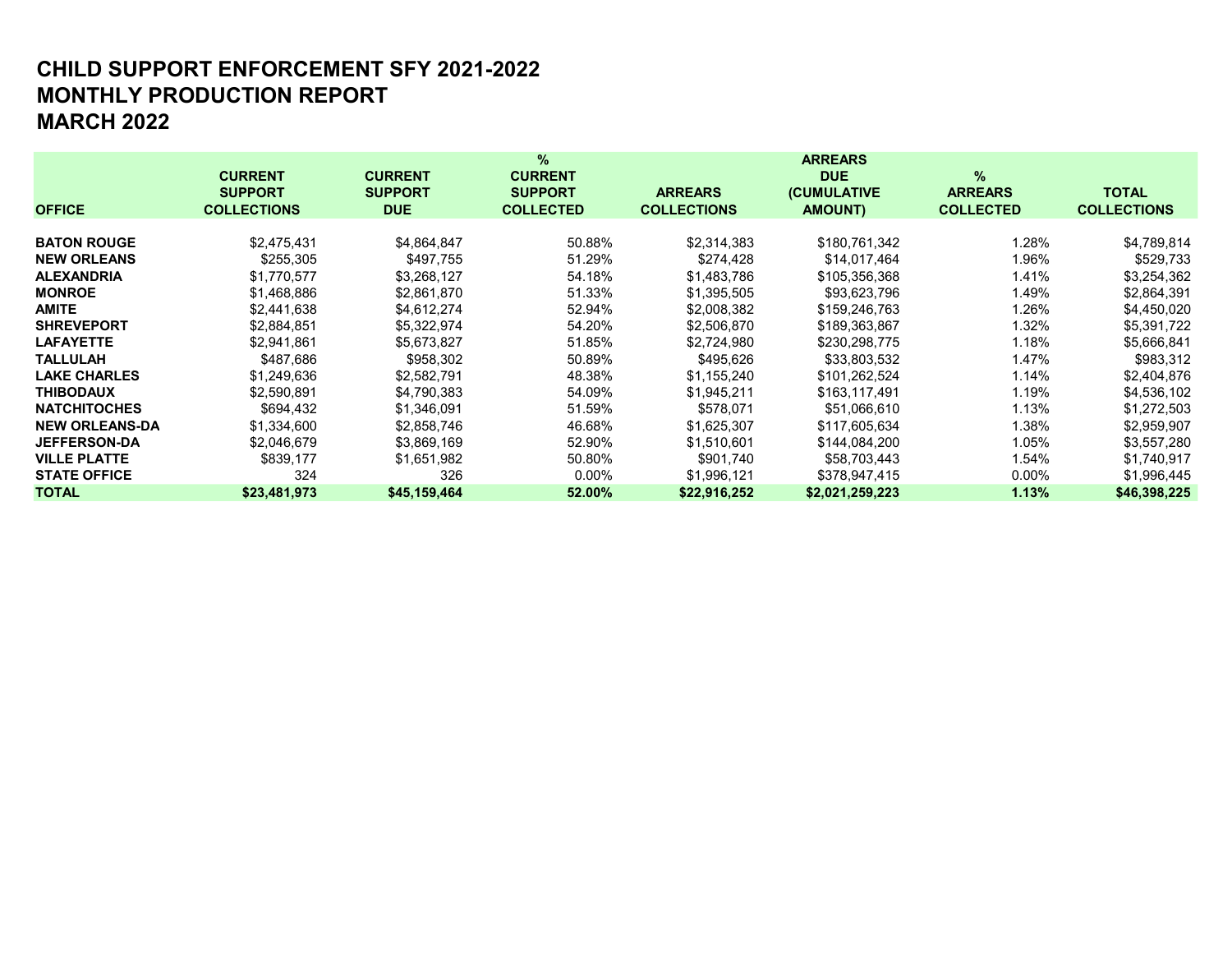# MONTHLY PRODUCTION REPORT FEBRUARY 2022 CHILD SUPPORT ENFORCEMENT SFY 2021-2022

|                       |                    |                | %                |                    | <b>ARREARS</b>  |                  |                    |
|-----------------------|--------------------|----------------|------------------|--------------------|-----------------|------------------|--------------------|
|                       | <b>CURRENT</b>     | <b>CURRENT</b> | <b>CURRENT</b>   |                    | <b>DUE</b>      | %                |                    |
|                       | <b>SUPPORT</b>     | <b>SUPPORT</b> | <b>SUPPORT</b>   | <b>ARREARS</b>     | (CUMULATIVE     | <b>ARREARS</b>   | <b>TOTAL</b>       |
| <b>OFFICE</b>         | <b>COLLECTIONS</b> | <b>DUE</b>     | <b>COLLECTED</b> | <b>COLLECTIONS</b> | <b>AMOUNT)</b>  | <b>COLLECTED</b> | <b>COLLECTIONS</b> |
|                       |                    |                |                  |                    |                 |                  |                    |
| <b>BATON ROUGE</b>    | \$2,366,276        | \$4,851,353    | 48.78%           | \$787,949          | \$181,656,379   | 0.43%            | \$3,154,224        |
| <b>NEW ORLEANS</b>    | \$237,846          | \$496,436      | 47.91%           | \$82,470           | \$14,217,284    | $0.58\%$         | \$320,317          |
| <b>ALEXANDRIA</b>     | \$1,685,983        | \$3,263,665    | 51.66%           | \$445,051          | \$106,222,618   | 0.42%            | \$2,131,034        |
| <b>MONROE</b>         | \$1,407,656        | \$2,877,807    | 48.91%           | \$429,170          | \$94,460,559    | 0.45%            | \$1,836,826        |
| <b>AMITE</b>          | \$2,301,119        | \$4,617,859    | 49.83%           | \$572,165          | \$160,077,550   | 0.36%            | \$2,873,284        |
| <b>SHREVEPORT</b>     | \$2,758,764        | \$5,324,706    | 51.81%           | \$725,322          | \$190,799,297   | 0.38%            | \$3,484,086        |
| <b>LAFAYETTE</b>      | \$2,803,117        | \$5,679,676    | 49.35%           | \$851,294          | \$232,411,872   | 0.37%            | \$3,654,412        |
| <b>TALLULAH</b>       | \$467,523          | \$960,769      | 48.66%           | \$124,139          | \$34,076,424    | 0.36%            | \$591,662          |
| <b>LAKE CHARLES</b>   | \$1,170,361        | \$2,578,279    | 45.39%           | \$391,184          | \$101,961,417   | 0.38%            | \$1,561,545        |
| <b>THIBODAUX</b>      | \$2,462,656        | \$4,788,485    | 51.43%           | \$672,568          | \$163,929,440   | 0.41%            | \$3,135,224        |
| <b>NATCHITOCHES</b>   | \$677,489          | \$1,346,461    | 50.32%           | \$269,752          | \$51,651,834    | $0.52\%$         | \$947,241          |
| <b>NEW ORLEANS-DA</b> | \$1,257,257        | \$2,836,521    | 44.32%           | \$499,410          | \$118,310,070   | 0.42%            | \$1,756,667        |
| <b>JEFFERSON-DA</b>   | \$1,962,207        | \$3,872,923    | 50.66%           | \$570,811          | \$145,059,259   | 0.39%            | \$2,533,018        |
| <b>VILLE PLATTE</b>   | \$801,463          | \$1,646,613    | 48.67%           | \$236,180          | \$59,114,479    | 0.40%            | \$1,037,643        |
| <b>STATE OFFICE</b>   | 983                | 2,708          | $0.00\%$         | \$972,983          | \$378,597,789   | $0.00\%$         | \$973,966          |
| <b>TOTAL</b>          | \$22,360,701       | \$45,144,260   | 49.53%           | \$7,630,448        | \$2,032,546,270 | 0.38%            | \$29,991,149       |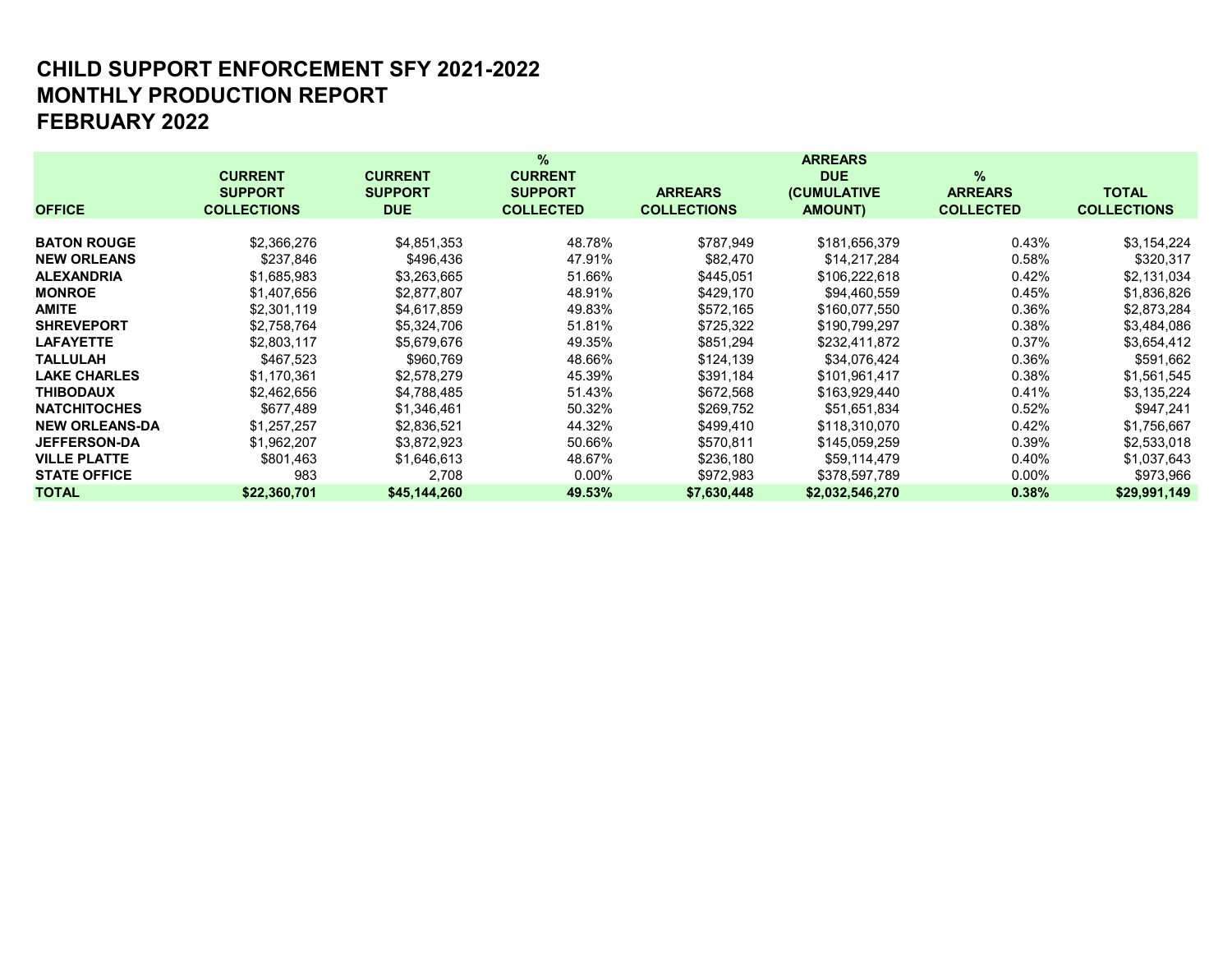# MONTHLY PRODUCTION REPORT JANUARY 2022 CHILD SUPPORT ENFORCEMENT SFY 2021-2022

|                       |                    |                | $\%$             |                    | <b>ARREARS</b>  |                  |                    |
|-----------------------|--------------------|----------------|------------------|--------------------|-----------------|------------------|--------------------|
|                       | <b>CURRENT</b>     | <b>CURRENT</b> | <b>CURRENT</b>   |                    | <b>DUE</b>      | %                |                    |
|                       | <b>SUPPORT</b>     | <b>SUPPORT</b> | <b>SUPPORT</b>   | <b>ARREARS</b>     | (CUMULATIVE     | <b>ARREARS</b>   | <b>TOTAL</b>       |
| <b>OFFICE</b>         | <b>COLLECTIONS</b> | <b>DUE</b>     | <b>COLLECTED</b> | <b>COLLECTIONS</b> | <b>AMOUNT)</b>  | <b>COLLECTED</b> | <b>COLLECTIONS</b> |
|                       |                    |                |                  |                    |                 |                  |                    |
| <b>BATON ROUGE</b>    | \$2,297,491        | \$4,825,103    | 47.62%           | \$637,592          | \$180,444,261   | 0.35%            | \$2,935,083        |
| <b>NEW ORLEANS</b>    | \$237,385          | \$500,118      | 47.47%           | \$73,769           | \$14,054,359    | 0.52%            | \$311,154          |
| <b>ALEXANDRIA</b>     | \$1,631,376        | \$3,266,464    | 49.94%           | \$443,026          | \$106,186,704   | 0.42%            | \$2,074,402        |
| <b>MONROE</b>         | \$1,402,929        | \$2,881,497    | 48.69%           | \$413,780          | \$93,835,108    | 0.44%            | \$1,816,708        |
| <b>AMITE</b>          | \$2,248,268        | \$4,615,205    | 48.71%           | \$545,740          | \$159.638.973   | 0.34%            | \$2,794,008        |
| <b>SHREVEPORT</b>     | \$2,702,387        | \$5,335,626    | 50.65%           | \$785,227          | \$190,329,471   | 0.41%            | \$3,487,614        |
| <b>LAFAYETTE</b>      | \$2,785,639        | \$5,693,620    | 48.93%           | \$804,910          | \$232,120,550   | 0.35%            | \$3,590,549        |
| <b>TALLULAH</b>       | \$481,650          | \$968,106      | 49.75%           | \$209,774          | \$33,894,944    | 0.62%            | \$691,424          |
| <b>LAKE CHARLES</b>   | \$1,172,482        | \$2,594,427    | 45.19%           | \$435,920          | \$101,579,419   | 0.43%            | \$1,608,402        |
| <b>THIBODAUX</b>      | \$2,431,027        | \$4,788,095    | 50.77%           | \$636,339          | \$164,448,025   | 0.39%            | \$3,067,367        |
| <b>NATCHITOCHES</b>   | \$668,375          | \$1,341,128    | 49.84%           | \$240,965          | \$51,548,244    | 0.47%            | \$909,340          |
| <b>NEW ORLEANS-DA</b> | \$1,223,364        | \$2,838,528    | 43.10%           | \$477,875          | \$118,184,150   | 0.40%            | \$1,701,239        |
| <b>JEFFERSON-DA</b>   | \$1,958,824        | \$3,876,303    | 50.53%           | \$579,315          | \$144,848,155   | 0.40%            | \$2,538,139        |
| <b>VILLE PLATTE</b>   | \$799.467          | \$1,653,255    | 48.36%           | \$173,990          | \$59,093,952    | 0.29%            | \$973,458          |
| <b>STATE OFFICE</b>   | 1,078              | 1,608          | $0.00\%$         | \$805,261          | \$375,143,855   | $0.00\%$         | \$806,340          |
| <b>TOTAL</b>          | \$22,041,742       | \$45,179,083   | 48.79%           | \$7,263,484        | \$2,025,350,169 | 0.36%            | \$29,305,226       |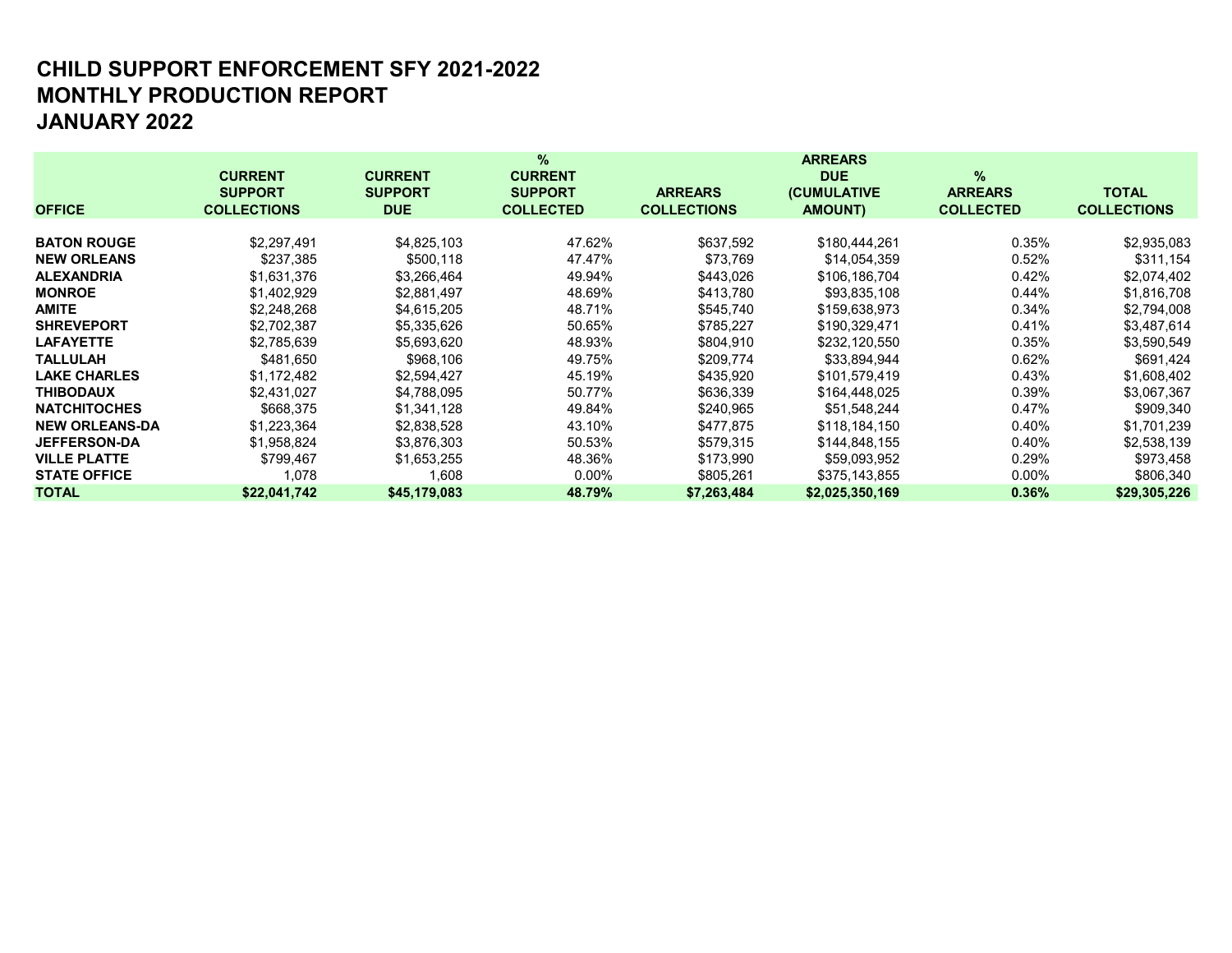# MONTHLY PRODUCTION REPORT DECEMBER 2021 CHILD SUPPORT ENFORCEMENT SFY 2021-2022

|                       |                    |                | %                |                    | <b>ARREARS</b>      |                  |                    |
|-----------------------|--------------------|----------------|------------------|--------------------|---------------------|------------------|--------------------|
|                       | <b>CURRENT</b>     | <b>CURRENT</b> | <b>CURRENT</b>   |                    | <b>DUE</b>          | $\%$             |                    |
|                       | <b>SUPPORT</b>     | <b>SUPPORT</b> | <b>SUPPORT</b>   | <b>ARREARS</b>     | <b>(CUMULATIVE)</b> | <b>ARREARS</b>   | <b>TOTAL</b>       |
| <b>OFFICE</b>         | <b>COLLECTIONS</b> | <b>DUE</b>     | <b>COLLECTED</b> | <b>COLLECTIONS</b> | <b>AMOUNT)</b>      | <b>COLLECTED</b> | <b>COLLECTIONS</b> |
|                       |                    |                |                  |                    |                     |                  |                    |
| <b>BATON ROUGE</b>    | \$2,424,509        | \$4,823,369    | 50.27%           | \$851,389          | \$178,929,092       | 0.48%            | \$3,275,898        |
| <b>NEW ORLEANS</b>    | \$249,774          | \$499,886      | 49.97%           | \$75,450           | \$14,004,047        | 0.54%            | \$325,224          |
| <b>ALEXANDRIA</b>     | \$1,729,060        | \$3,290,372    | 52.55%           | \$582,340          | \$106,148,147       | 0.55%            | \$2,311,400        |
| <b>MONROE</b>         | \$1,438,417        | \$2,890,385    | 49.77%           | \$575,973          | \$93,168,563        | 0.62%            | \$2,014,390        |
| <b>AMITE</b>          | \$2,361,148        | \$4,626,204    | 51.04%           | \$777,403          | \$158,995,802       | 0.49%            | \$3,138,551        |
| <b>SHREVEPORT</b>     | \$2,816,633        | \$5,348,951    | 52.66%           | \$964,324          | \$189,402,327       | 0.51%            | \$3,780,957        |
| <b>LAFAYETTE</b>      | \$2,915,158        | \$5,719,563    | 50.97%           | \$1,234,689        | \$231,525,164       | 0.53%            | \$4,149,847        |
| <b>TALLULAH</b>       | \$501,352          | \$968,995      | 51.74%           | \$198,727          | \$33,762,342        | 0.59%            | \$700,079          |
| <b>LAKE CHARLES</b>   | \$1,184,452        | \$2,594,535    | 45.65%           | \$504,501          | \$100,956,134       | 0.50%            | \$1,688,953        |
| <b>THIBODAUX</b>      | \$2,520,921        | \$4,808,216    | 52.43%           | \$761,972          | \$162,935,935       | 0.47%            | \$3,282,893        |
| <b>NATCHITOCHES</b>   | \$696,216          | \$1,338,809    | 52.00%           | \$279,813          | \$51,285,579        | 0.55%            | \$976,029          |
| <b>NEW ORLEANS-DA</b> | \$1,255,049        | \$2,863,130    | 43.83%           | \$670,140          | \$117,800,840       | 0.57%            | \$1,925,188        |
| <b>JEFFERSON-DA</b>   | \$2,019,056        | \$3,877,373    | 52.07%           | \$762,672          | \$144,095,404       | 0.53%            | \$2,781,729        |
| <b>VILLE PLATTE</b>   | \$835,447          | \$1,651,977    | 50.57%           | \$231,609          | \$58,540,417        | 0.40%            | \$1,067,055        |
| <b>STATE OFFICE</b>   | 1,282              | 1.608          | $0.00\%$         | \$1,028,931        | \$375,570,282       | $0.00\%$         | \$1,030,214        |
| <b>TOTAL</b>          | \$22,948,475       | \$45,303,373   | 50.66%           | \$9,499,932        | \$2,017,120,076     | 0.47%            | \$32,448,407       |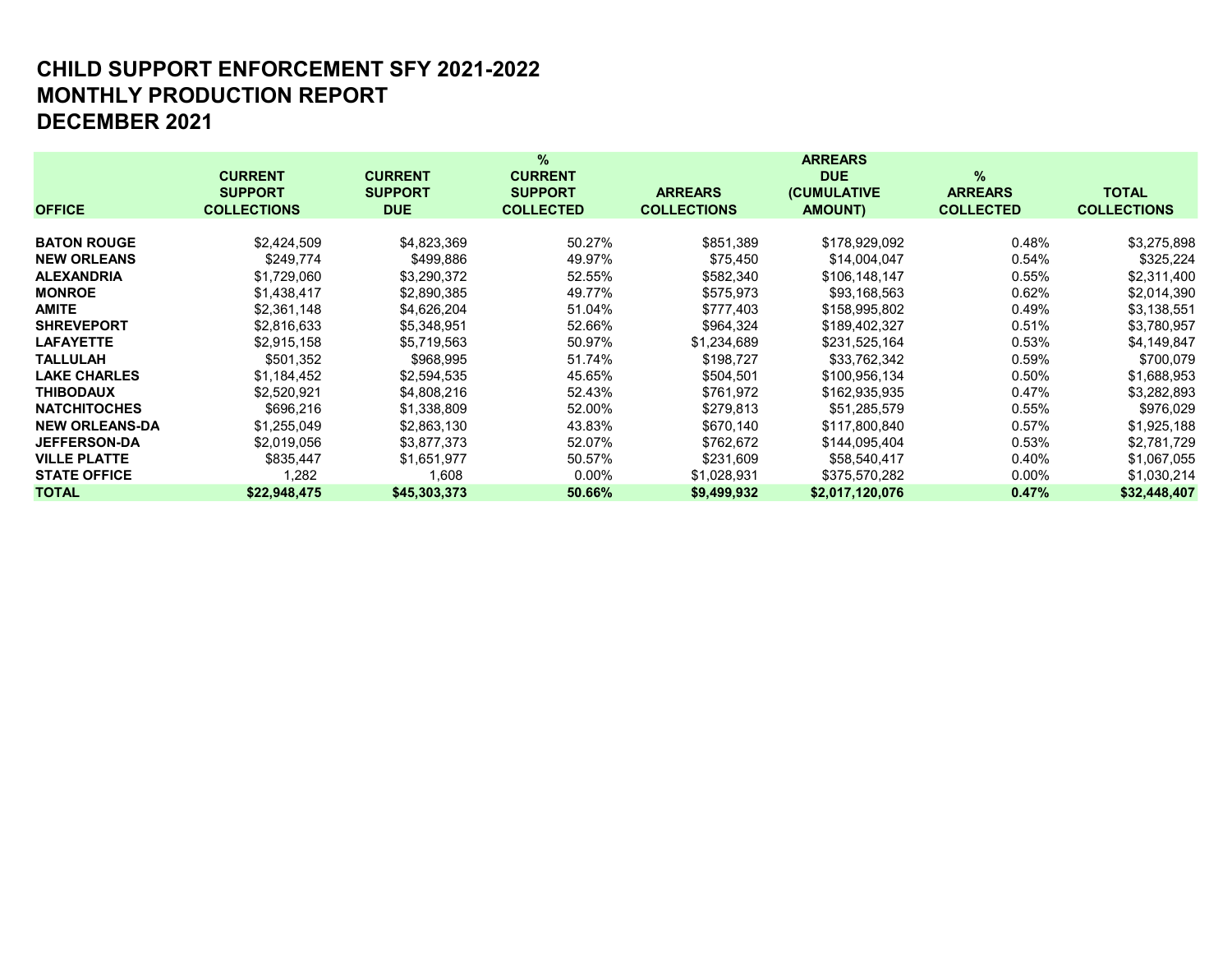# MONTHLY PRODUCTION REPORT NOVEMBER 2021 CHILD SUPPORT ENFORCEMENT SFY 2021-2022

|                       |                    |                | $\%$             |                    | <b>ARREARS</b>  |                  |                    |
|-----------------------|--------------------|----------------|------------------|--------------------|-----------------|------------------|--------------------|
|                       | <b>CURRENT</b>     | <b>CURRENT</b> | <b>CURRENT</b>   |                    | <b>DUE</b>      | $\%$             |                    |
|                       | <b>SUPPORT</b>     | <b>SUPPORT</b> | <b>SUPPORT</b>   | <b>ARREARS</b>     | (CUMULATIVE     | <b>ARREARS</b>   | <b>TOTAL</b>       |
| <b>OFFICE</b>         | <b>COLLECTIONS</b> | <b>DUE</b>     | <b>COLLECTED</b> | <b>COLLECTIONS</b> | <b>AMOUNT)</b>  | <b>COLLECTED</b> | <b>COLLECTIONS</b> |
|                       |                    |                |                  |                    |                 |                  |                    |
| <b>BATON ROUGE</b>    | \$2,376,170        | \$4,814,958    | 49.35%           | \$886,582          | \$177,842,247   | 0.50%            | \$3,262,752        |
| <b>NEW ORLEANS</b>    | \$247,255          | \$499,637      | 49.49%           | \$102,782          | \$14,016,605    | 0.73%            | \$350,037          |
| <b>ALEXANDRIA</b>     | \$1,698,815        | \$3,295,188    | 51.55%           | \$566,566          | \$106,011,641   | 0.53%            | \$2,265,381        |
| <b>MONROE</b>         | \$1,430,165        | \$2,889,736    | 49.49%           | \$582,208          | \$93,025,804    | 0.63%            | \$2,012,373        |
| <b>AMITE</b>          | \$2,328,688        | \$4,612,651    | 50.48%           | \$895,495          | \$157,919,720   | 0.57%            | \$3,224,183        |
| <b>SHREVEPORT</b>     | \$2,781,675        | \$5,340,536    | 52.09%           | \$990,935          | \$189,485,602   | 0.52%            | \$3,772,609        |
| <b>LAFAYETTE</b>      | \$2.874.316        | \$5.719.957    | 50.25%           | \$1,086,099        | \$231,099,867   | 0.47%            | \$3,960,415        |
| <b>TALLULAH</b>       | \$491.804          | \$971.633      | 50.62%           | \$322,016          | \$33,706,925    | 0.96%            | \$813,820          |
| <b>LAKE CHARLES</b>   | \$1,201,121        | \$2,592,927    | 46.32%           | \$546,205          | \$100,300,053   | 0.54%            | \$1,747,326        |
| <b>THIBODAUX</b>      | \$2,507,055        | \$4,816,364    | 52.05%           | \$881,621          | \$162,225,715   | 0.54%            | \$3,388,676        |
| <b>NATCHITOCHES</b>   | \$683,700          | \$1,337,373    | 51.12%           | \$278,723          | \$51,236,302    | 0.54%            | \$962,423          |
| <b>NEW ORLEANS-DA</b> | \$1,250,643        | \$2,867,332    | 43.62%           | \$588,844          | \$117,508,113   | 0.50%            | \$1,839,487        |
| <b>JEFFERSON-DA</b>   | \$1,997,810        | \$3,881,570    | 51.47%           | \$735,471          | \$143,610,932   | 0.51%            | \$2,733,282        |
| <b>VILLE PLATTE</b>   | \$838.632          | \$1,663,445    | 50.42%           | \$264,679          | \$58,177,540    | 0.45%            | \$1,103,311        |
| <b>STATE OFFICE</b>   | 1,207              | 1,282          | $0.00\%$         | \$1,093,371        | \$373,445,377   | $0.00\%$         | \$1,094,578        |
| <b>TOTAL</b>          | \$22,709,056       | \$45,304,589   | 50.13%           | \$9,821,598        | \$2,009,612,443 | 0.49%            | \$32,530,653       |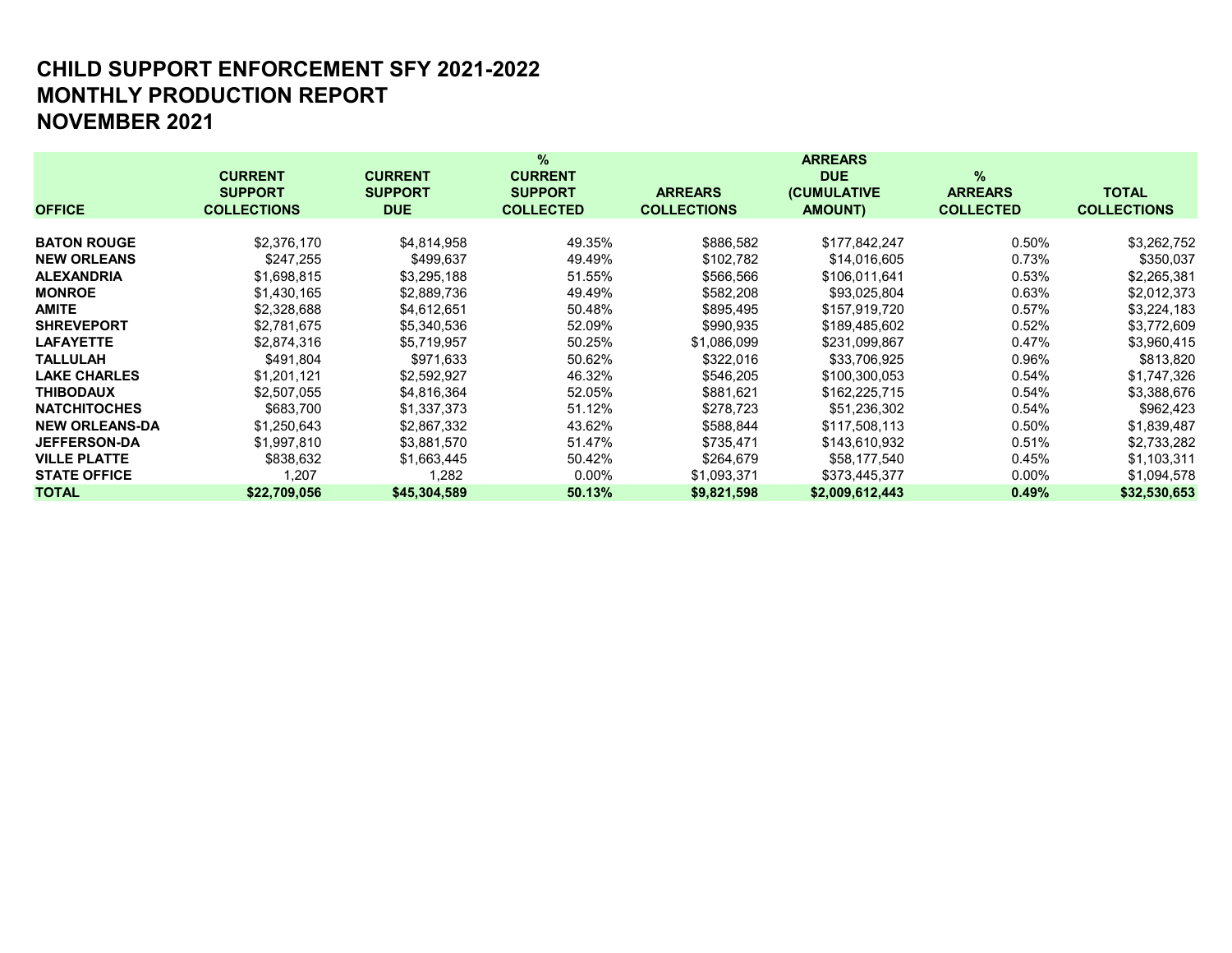# MONTHLY PRODUCTION REPORT OCTOBER 2021 CHILD SUPPORT ENFORCEMENT SFY 2021-2022

|                       |                    |                | %                |                    | <b>ARREARS</b>      |                  |                    |
|-----------------------|--------------------|----------------|------------------|--------------------|---------------------|------------------|--------------------|
|                       | <b>CURRENT</b>     | <b>CURRENT</b> | <b>CURRENT</b>   |                    | <b>DUE</b>          | $\%$             |                    |
|                       | <b>SUPPORT</b>     | <b>SUPPORT</b> | <b>SUPPORT</b>   | <b>ARREARS</b>     | <b>(CUMULATIVE)</b> | <b>ARREARS</b>   | <b>TOTAL</b>       |
| <b>OFFICE</b>         | <b>COLLECTIONS</b> | <b>DUE</b>     | <b>COLLECTED</b> | <b>COLLECTIONS</b> | <b>AMOUNT)</b>      | <b>COLLECTED</b> | <b>COLLECTIONS</b> |
|                       |                    |                |                  |                    |                     |                  |                    |
| <b>BATON ROUGE</b>    | \$2,337,472        | \$4,797,026    | 48.73%           | \$825,143          | \$176,498,832       | 0.47%            | \$3,162,614        |
| <b>NEW ORLEANS</b>    | \$244,060          | \$498,353      | 48.97%           | \$134,553          | \$13,987,611        | 0.96%            | \$378,613          |
| <b>ALEXANDRIA</b>     | \$1,675,248        | \$3,304,286    | 50.70%           | \$578,855          | \$105,562,399       | 0.55%            | \$2,254,103        |
| <b>MONROE</b>         | \$1,402,390        | \$2,887,781    | 48.56%           | \$589,300          | \$92,524,358        | 0.64%            | \$1,991,690        |
| <b>AMITE</b>          | \$2,248,282        | \$4,613,610    | 48.73%           | \$879,358          | \$157,277,397       | 0.56%            | \$3,127,640        |
| <b>SHREVEPORT</b>     | \$2,715,128        | \$5,357,347    | 50.68%           | \$1,090,548        | \$188,686,030       | 0.58%            | \$3,805,676        |
| <b>LAFAYETTE</b>      | \$2,815,260        | \$5,726,753    | 49.16%           | \$1,226,801        | \$230,009,675       | 0.53%            | \$4,042,061        |
| <b>TALLULAH</b>       | \$482,527          | \$972,730      | 49.61%           | \$200,845          | \$33,648,218        | 0.60%            | \$683,372          |
| <b>LAKE CHARLES</b>   | \$1,170,444        | \$2,601,680    | 44.99%           | \$646,437          | \$99,669,940        | 0.65%            | \$1,816,881        |
| <b>THIBODAUX</b>      | \$2,475,117        | \$4,832,672    | 51.22%           | \$865,223          | \$161,357,773       | 0.54%            | \$3,340,340        |
| <b>NATCHITOCHES</b>   | \$662,475          | \$1,341,169    | 49.40%           | \$285,230          | \$51,887,747        | 0.55%            | \$947,705          |
| <b>NEW ORLEANS-DA</b> | \$1,219,531        | \$2,883,901    | 42.29%           | \$745,804          | \$117,260,688       | 0.64%            | \$1,965,335        |
| <b>JEFFERSON-DA</b>   | \$1,936,496        | \$3,886,444    | 49.83%           | \$801,070          | \$143,056,330       | 0.56%            | \$2,737,566        |
| <b>VILLE PLATTE</b>   | \$817,460          | \$1,665,003    | 49.10%           | \$319,560          | \$57,831,625        | 0.55%            | \$1,137,019        |
| <b>STATE OFFICE</b>   | 1,207              | 282. ا         | $0.00\%$         | \$1,267,465        | \$373,080,052       | $0.00\%$         | \$1,268,672        |
| <b>TOTAL</b>          | \$22,203,093       | \$45,370,038   | 48.94%           | \$10,456,191       | \$2,002,338,676     | 0.52%            | \$32,659,285       |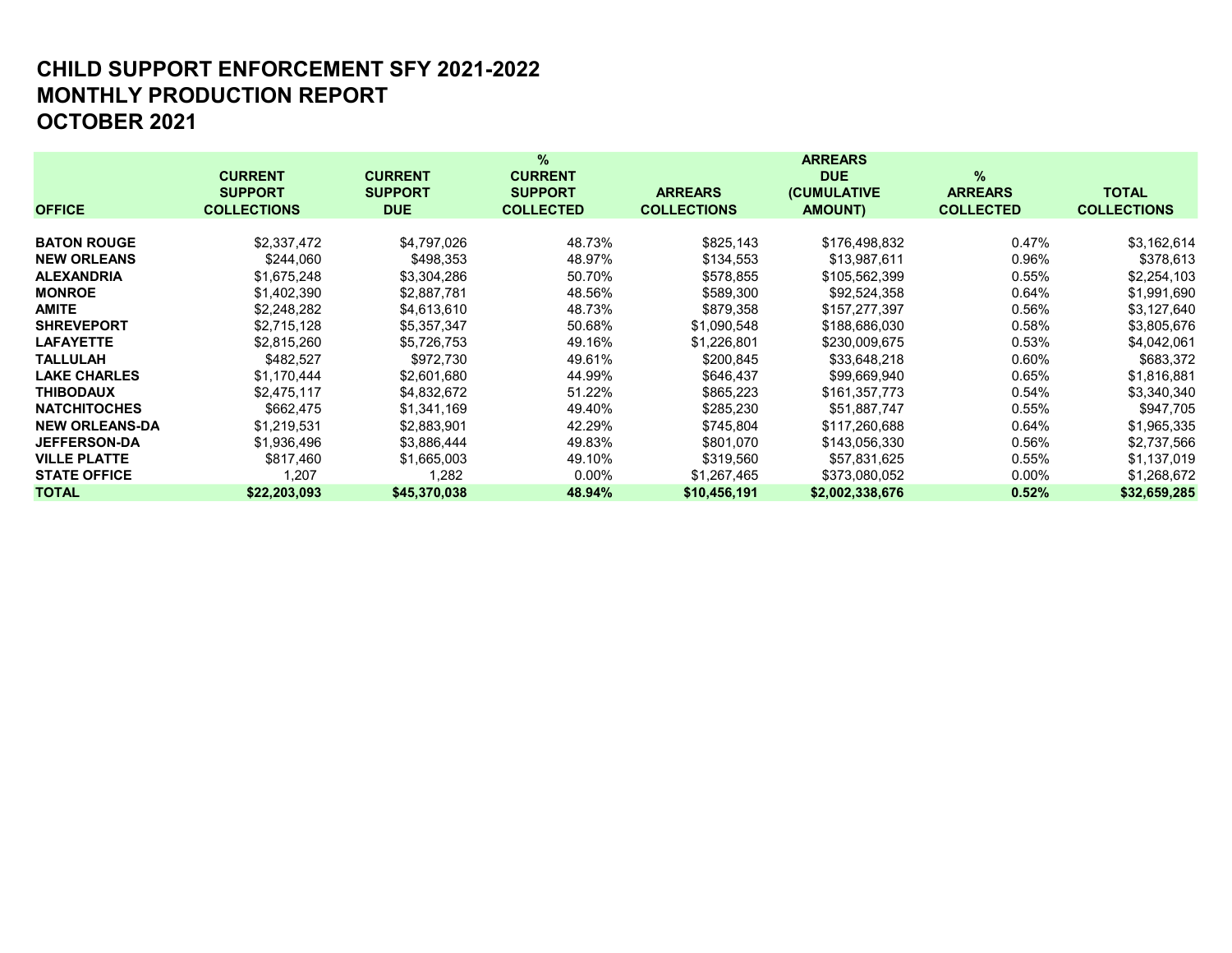## MONTHLY PRODUCTION REPORT SEPTEMBER 2021 CHILD SUPPORT ENFORCEMENT SFY 2021-2022

|                       |                    |                | $\%$             |                    | <b>ARREARS</b>      |                  |                    |
|-----------------------|--------------------|----------------|------------------|--------------------|---------------------|------------------|--------------------|
|                       | <b>CURRENT</b>     | <b>CURRENT</b> | <b>CURRENT</b>   |                    | <b>DUE</b>          | $\%$             |                    |
|                       | <b>SUPPORT</b>     | <b>SUPPORT</b> | <b>SUPPORT</b>   | <b>ARREARS</b>     | <b>(CUMULATIVE)</b> | <b>ARREARS</b>   | <b>TOTAL</b>       |
| <b>OFFICE</b>         | <b>COLLECTIONS</b> | <b>DUE</b>     | <b>COLLECTED</b> | <b>COLLECTIONS</b> | <b>AMOUNT)</b>      | <b>COLLECTED</b> | <b>COLLECTIONS</b> |
|                       |                    |                |                  |                    |                     |                  |                    |
| <b>BATON ROUGE</b>    | \$2,307,511        | \$4,780,293    | 48.27%           | \$825,019          | \$175,924,831       | 0.47%            | \$3,132,530        |
| <b>NEW ORLEANS</b>    | \$233,283          | \$501,620      | 46.51%           | \$80,185           | \$14,227,754        | 0.56%            | \$313,468          |
| <b>ALEXANDRIA</b>     | \$1,693,190        | \$3,310,153    | 51.15%           | \$518,276          | \$105,723,425       | 0.49%            | \$2,211,466        |
| <b>MONROE</b>         | \$1,395,455        | \$2,891,629    | 48.26%           | \$541,407          | \$92,263,009        | 0.59%            | \$1,936,862        |
| <b>AMITE</b>          | \$2,205,662        | \$4,596,919    | 47.98%           | \$708,183          | \$157,261,828       | 0.45%            | \$2,913,845        |
| <b>SHREVEPORT</b>     | \$2,761,240        | \$5,367,593    | 51.44%           | \$1,007,600        | \$189,002,576       | 0.53%            | \$3,768,840        |
| <b>LAFAYETTE</b>      | \$2,826,868        | \$5,752,939    | 49.14%           | \$1,233,494        | \$230,320,403       | 0.54%            | \$4,060,362        |
| <b>TALLULAH</b>       | \$487.620          | \$969,319      | 50.31%           | \$186,144          | \$33,597,711        | 0.55%            | \$673,765          |
| <b>LAKE CHARLES</b>   | \$1,167,744        | \$2,603,033    | 44.86%           | \$503,098          | \$99,510,830        | 0.51%            | \$1,670,842        |
| <b>THIBODAUX</b>      | \$2,377,542        | \$4,855,073    | 48.97%           | \$750,141          | \$161,267,327       | 0.47%            | \$3,127,682        |
| <b>NATCHITOCHES</b>   | \$673,095          | \$1,335,984    | 50.38%           | \$276,018          | \$52,023,967        | 0.53%            | \$949,113          |
| <b>NEW ORLEANS-DA</b> | \$1,186,059        | \$2,891,270    | 41.02%           | \$519,031          | \$118,356,767       | 0.44%            | \$1,705,090        |
| <b>JEFFERSON-DA</b>   | \$1,871,515        | \$3,894,622    | 48.05%           | \$655,797          | \$143,471,453       | 0.46%            | \$2,527,313        |
| <b>VILLE PLATTE</b>   | \$814,539          | \$1,661,844    | 49.01%           | \$311,065          | \$57,655,893        | 0.54%            | \$1,125,604        |
| <b>STATE OFFICE</b>   | \$1,207            | \$1,282        | $0.00\%$         | \$1,028,949        | \$374,749,859       | $0.00\%$         | \$1,030,156        |
| <b>TOTAL</b>          | \$22,002,529       | \$45,413,575   | 48.45%           | \$9,144,408        | \$2,005,357,634     | 0.46%            | \$31,146,937       |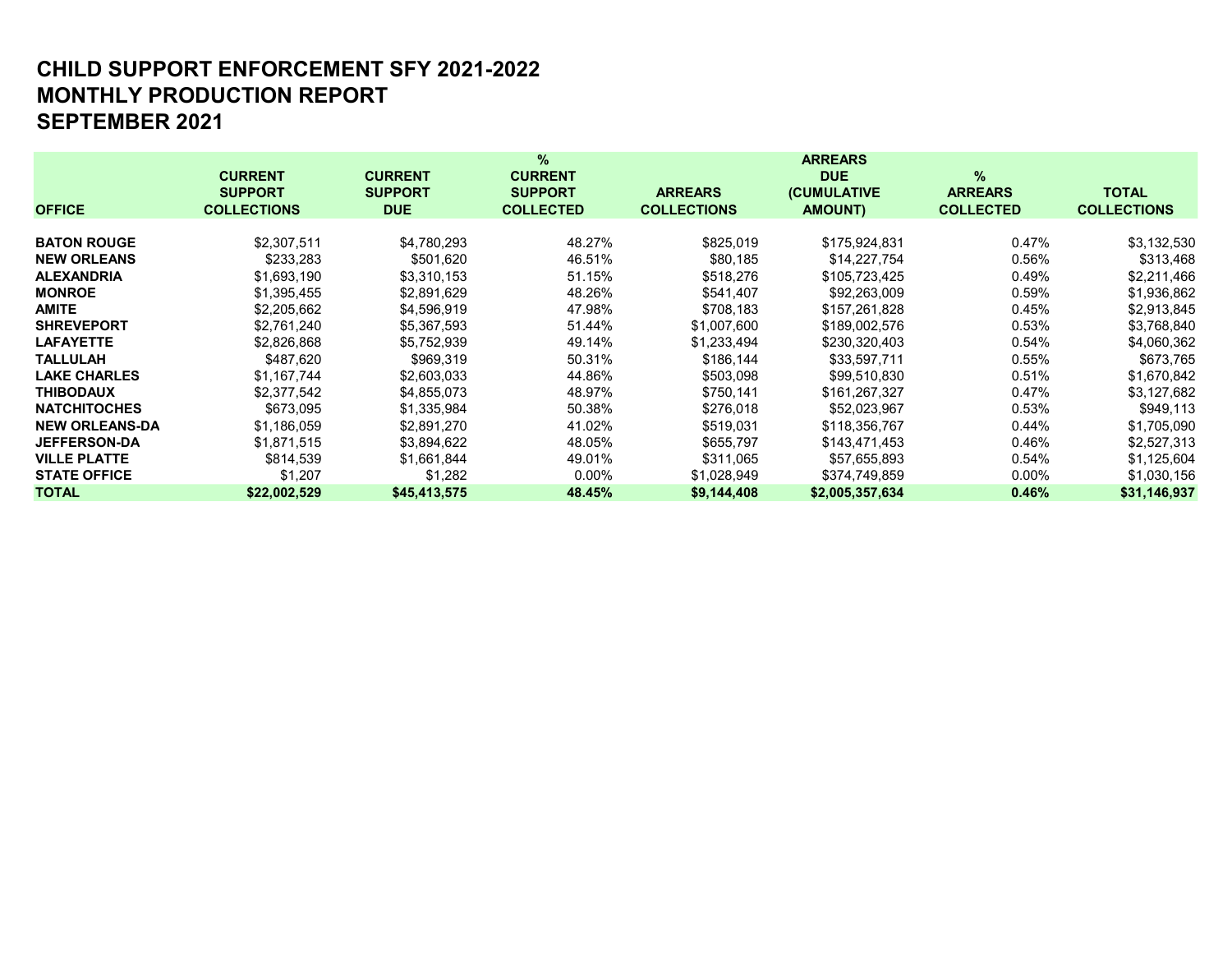# MONTHLY PRODUCTION REPORT AUGUST 2021 CHILD SUPPORT ENFORCEMENT SFY 2021-2022

|                       |                    |                | %                |                    | <b>ARREARS</b>      |                  |                    |
|-----------------------|--------------------|----------------|------------------|--------------------|---------------------|------------------|--------------------|
|                       | <b>CURRENT</b>     | <b>CURRENT</b> | <b>CURRENT</b>   |                    | <b>DUE</b>          | $\%$             |                    |
|                       | <b>SUPPORT</b>     | <b>SUPPORT</b> | <b>SUPPORT</b>   | <b>ARREARS</b>     | <b>(CUMULATIVE)</b> | <b>ARREARS</b>   | <b>TOTAL</b>       |
| <b>OFFICE</b>         | <b>COLLECTIONS</b> | <b>DUE</b>     | <b>COLLECTED</b> | <b>COLLECTIONS</b> | <b>AMOUNT)</b>      | <b>COLLECTED</b> | <b>COLLECTIONS</b> |
|                       |                    |                |                  |                    |                     |                  |                    |
| <b>BATON ROUGE</b>    | \$2,448,597        | \$4,783,286    | 51.19%           | \$1,062,858        | \$174,626,764       | 0.61%            | \$3,511,455        |
| <b>NEW ORLEANS</b>    | \$253,986          | \$503,791      | 50.41%           | \$102,714          | \$14,156,822        | 0.73%            | \$356,700          |
| <b>ALEXANDRIA</b>     | \$1,740,200        | \$3,307,667    | 52.61%           | \$598,750          | \$105,277,559       | 0.57%            | \$2,338,949        |
| <b>MONROE</b>         | \$1,439,616        | \$2,896,798    | 49.70%           | \$524,552          | \$91,477,698        | 0.57%            | \$1,964,169        |
| <b>AMITE</b>          | \$2,349,094        | \$4,600,994    | 51.06%           | \$923,060          | \$156,053,426       | 0.59%            | \$3,272,153        |
| <b>SHREVEPORT</b>     | \$2,880,879        | \$5,381,786    | 53.53%           | \$1,179,423        | \$188,056,184       | 0.63%            | \$4,060,302        |
| <b>LAFAYETTE</b>      | \$2,924,366        | \$5,758,572    | 50.78%           | \$1,274,091        | \$229,352,136       | 0.56%            | \$4,198,458        |
| <b>TALLULAH</b>       | \$494.625          | \$972,129      | 50.88%           | \$219,239          | \$33,485,235        | 0.65%            | \$713,864          |
| <b>LAKE CHARLES</b>   | \$1,196,396        | \$2,593,418    | 46.13%           | \$530,592          | \$98,941,419        | 0.54%            | \$1,726,988        |
| <b>THIBODAUX</b>      | \$2,705,765        | \$4,880,017    | 55.45%           | \$1,046,683        | \$160,054,769       | 0.65%            | \$3,752,448        |
| <b>NATCHITOCHES</b>   | \$689,050          | \$1,341,841    | 51.35%           | \$288,833          | \$51,827,383        | 0.56%            | \$977,883          |
| <b>NEW ORLEANS-DA</b> | \$1,307,737        | \$2,910,123    | 44.94%           | \$736,812          | \$117,900,993       | 0.62%            | \$2,044,549        |
| <b>JEFFERSON-DA</b>   | \$2,070,297        | \$3,918,758    | 52.83%           | \$916,089          | \$142,840,452       | 0.64%            | \$2,986,386        |
| <b>VILLE PLATTE</b>   | \$837,612          | \$1,650,183    | 50.76%           | \$416,694          | \$57,249,413        | 0.73%            | \$1,254,307        |
| <b>STATE OFFICE</b>   | 1,221              | 282, ا         | $0.00\%$         | \$1,343,617        | \$373,279,745       | $0.00\%$         | \$1,344,838        |
| <b>TOTAL</b>          | \$23,339,442       | \$45,500,645   | 51.29%           | \$11,164,007       | \$1,994,579,998     | 0.56%            | \$34,503,449       |